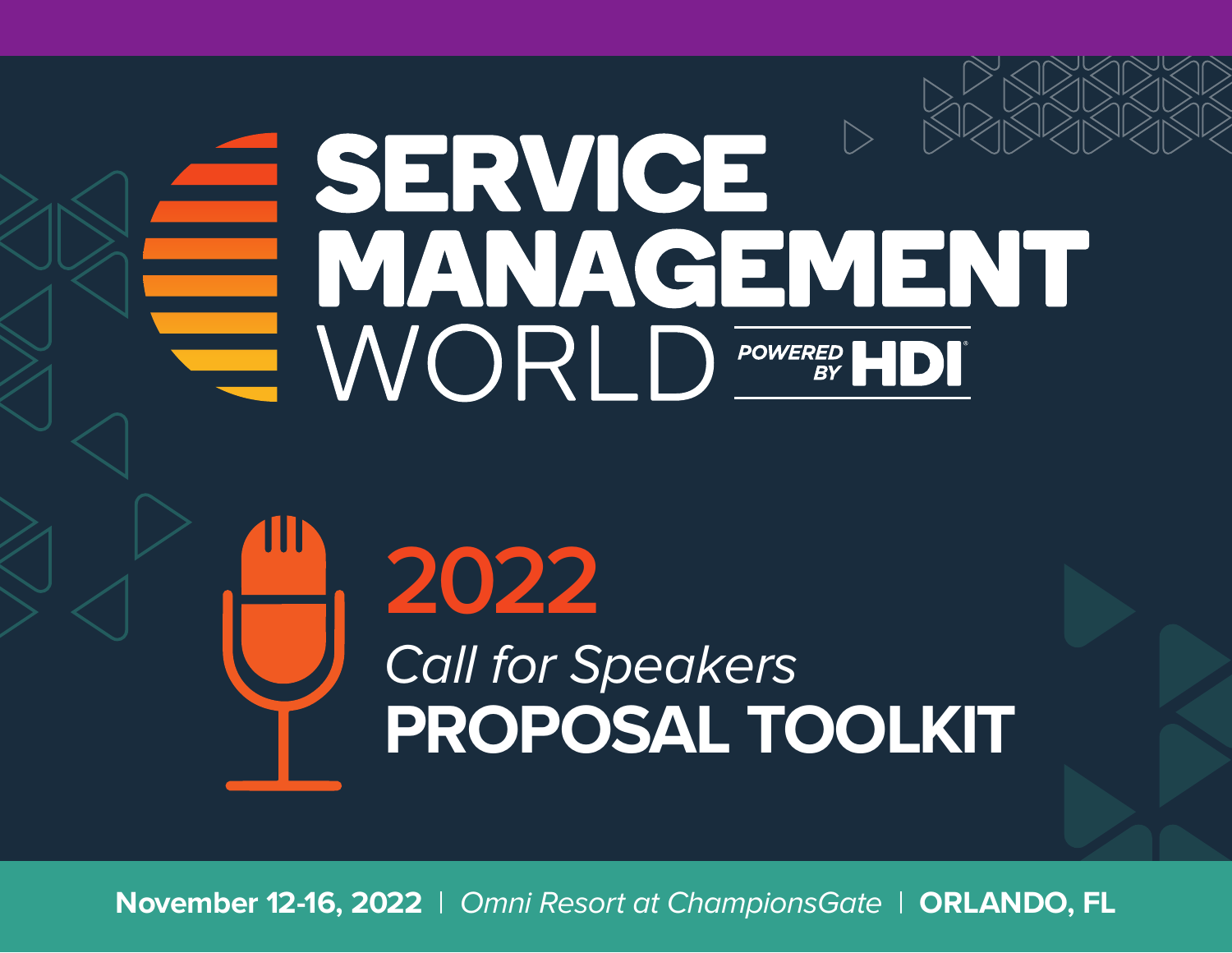# *Have a story to share?*

# *Submit a proposal for Service Management World 2022 today!*

# **ACCEPTING SUBMISSIONS THROUGH FRIDAY, APRIL 1, 2022**

Service Management World is tailor-made for service management and technical support leaders, from all industries and organizations of all sizes. More than 1,000 leaders will gather virtually this November for two days of insightful presentations, informative case studies, and strategic guidance. To appeal to this specialized audience, the conference program covers a range of critical topics, grouped into the following broad categories:

- Frameworks and methodologies
- Leadership and people
- Service optimization
- Enterprise service management
- Service management technology

Submissions should offer **practical guidance** and **specific takeaways/lessons learned** that will enable attendees to implement immediate improvements in their own organizations.

In this toolkit, you'll find an overview of the process, eligibility criteria, key selection criteria, rules of engagement, and an evaluation guide. We've also included a list of topic/session ideas and tips for navigating SUBS, our submission portal. If you have any questions, contact Megan Selva (megan.selva@informa.com).

# *Process Overview*

The SMW program team employs a robust speaker evaluation and selection process. We go through several rounds of review to ensure that we select presentations that best represent our attendees' interests. This gives our conference an edge over other industry events. The following is a timeline for the submission process for Service Management World 2022.

- **• March 3, 2022:** Call for Speakers opens
- **• April 1, 2022:** Call for Speakers ends
- **• Week of June 3:** Notification of acceptance status

We are looking for fresh guidance and insights for the 2022 program. Therefore, please adhere to the following guidelines:

- No more than **two** proposals per speaker
- Interactivity is encouraged proposals that emphasize attendee engagement will be given priority
- Case studies will receive priority consideration
- Veteran speakers are welcome, but new material will be prioritized over past material
- Commercial/promotional content **will not** be considered (see the following section on Eligibility Criteria for more details)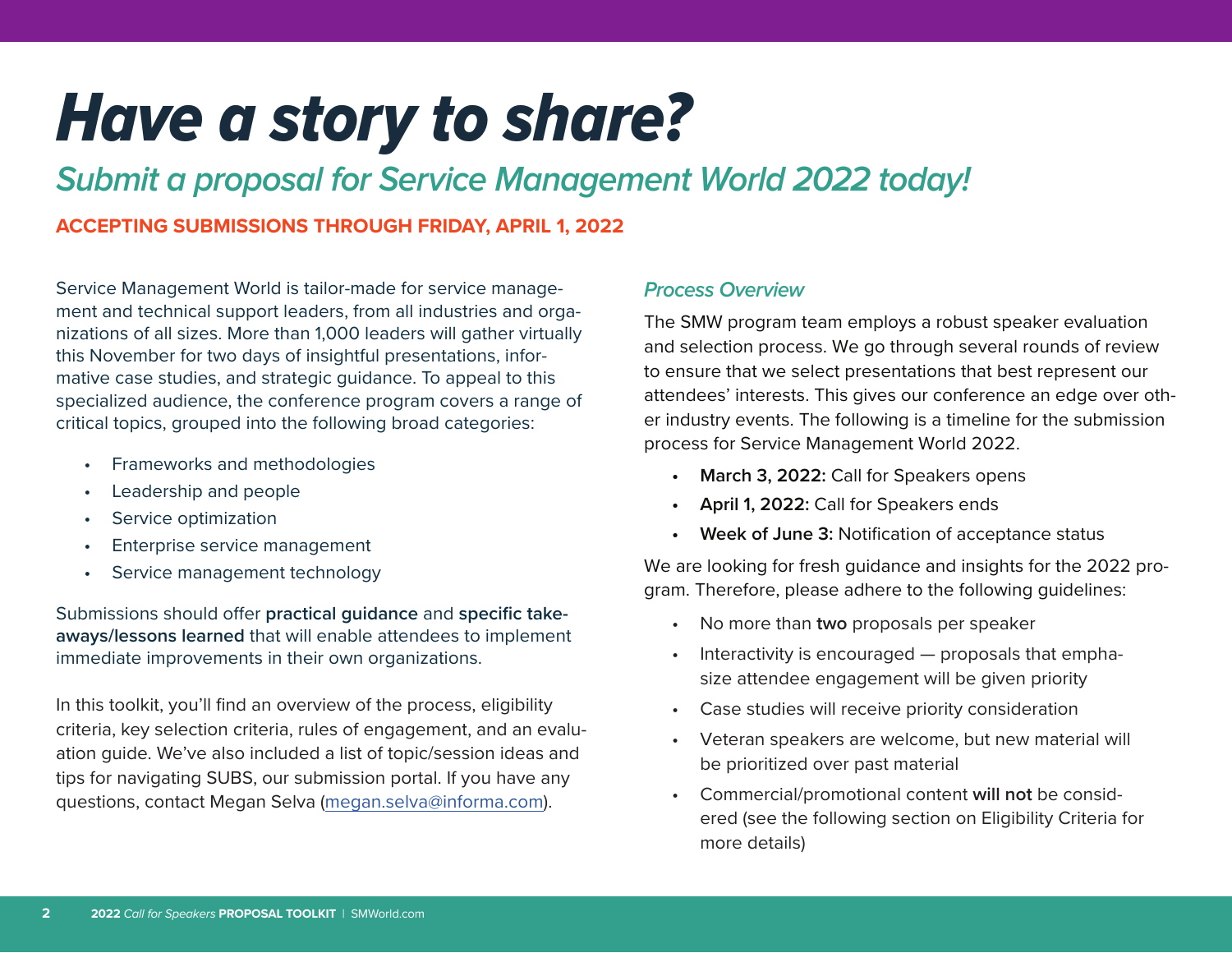The program team receives hundreds of high-quality proposals from service management and support professionals throughout the industry and it will select the best mix to be part of the SMW program. However, due to the volume of submissions, the SMW program team cannot respond personally to each rejected submission.

#### *Eligibility Criteria*

All service management and support industry professionals practitioners, consultants, professional speakers, trainers, industry analysts, etc.— are invited to submit proposals.

- **• Speaker bureaus and PR agencies:** You may submit proposals on behalf of your clients. However, you must include all speaker information in the proposal. Through a signed speaker agreement, the nominated speaker must confirm directly with the program chair that he/she is aware of the submitted proposal and will commit to the event if selected.
- **• Event exhibitors and solution providers:** You may nominate your customers, or your own service management and support practitioners, to present best practices, case studies, and/or related industry topics. Breakfast Briefings and Solutions Spotlight sessions are additional value-added options for exhibitors, but are open to any company representative or customer. Please contact the sales team (hdisales@informa.com) for more information about Service Management World exhibit and sponsorship opportunities.
- **• Keynote speakers:** All SMW keynote speakers are sourced through an executive speaker bureau; proposals submitted through this Call for Speakers will not be considered for inclusion in the final program.

# *Selection Criteria*

We want the very best presentations for the Service Management World program. What are we looking for?

- More than just theory: practical experience, real-world examples, and case studies from all points along the path to maturity
- Lessons learned, practical strategies, templates, and real-world, practical measurements and metrics
- A coherent, interest-grabbing session featuring high-quality presentation materials and accompanying documentation
- Significant experience and subject matter expertise in the topic proposed, strong content knowledge, experience, and passion
- The ability to facilitate communication, collaboration, and the exchange of ideas with attendees
- Proven, dynamic presentation skills and experience speaking in front of large audiences
- Content that is pertinent to service management and support leaders, and that addresses the most pressing issues regarding best practices, processes, technology infrastructure, operations, people management, and more
- Fresh, timely content that doesn't promote, endorse, or proscribe a specific product/service
- Specific content for experienced support professionals and mature support organizations (versus general or introductory content)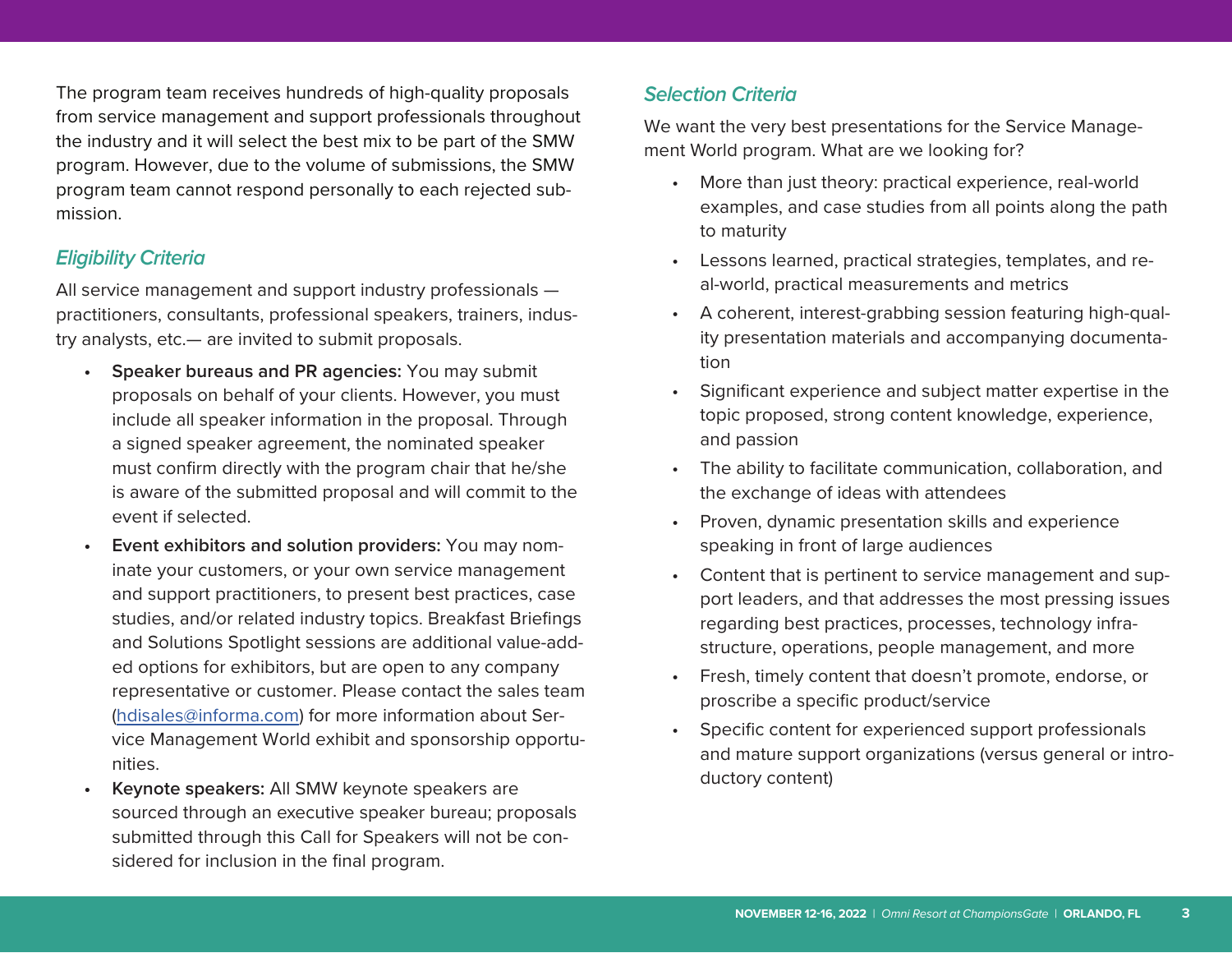Please provide complete information for each proposal element. Only complete proposals will be recorded in the database and considered for inclusion in the final program; incomplete proposals will not be considered. Also, please be sure to include full contact information, a brief biographical statement (<100 words), and a headshot for all speakers and references.

#### *Rules of Engagement*

If you are selected for the final program, you will be contacted by our speaker logistics team and provided with deadlines, deliverables, and other essential information. You will also be required to sign a confirmation letter affirming your commitment to the event.

- You are expected to present the content outlined in your proposal and the session descriptions in the conference agenda. Attendees will be evaluating you on how well your session related to the topic described in agenda; for example, if you submit a topic geared toward mature organizations or experienced support professionals, attendees will verify that you satisfied that expectation.
- If you must withdraw from the program, HDI reserves the right to replace the canceled session with a comparable topic and speaker from the waitlist.
- Each speaker will receive one complimentary conference registration. If a copresenter qualifies to participate, another complimentary registration may be offered. Travel arrangements, hotel accomodations, and other expenses are the responsibility of the speaker(s).
- Breakout sessions are one hour, including Q&A time. PCbased presentations are required; multimedia presentations are preferred.

# *Evaluation Guide*

If selected to present at the conference, attendees will evaluate your session using the following criteria, rating your content and performance on a five-point scale. To be considered for future events, you must receive a minimum overall rating equal to the average score for that year's cohort.

- **• Content** Attendees select sessions based upon the description(s) you provided for the conference proceedings materials. The items below verify that you delivered the content you described, had the expertise you claimed, and included specific, useful how-to information.
	- » Was the session content was what you thought it would be?
	- » Did the session provide useful information?
	- » Did the speaker display a strong knowledge of the subject?
	- » Can I apply what I learned to my current job/profession?
- **• Performance** The items below confirm that you knew your topic, were well prepared for your session, kept the attendees' attention, and fulfilled your commitment to non-promotion.
	- » Did the speaker demonstrate a strong ability to communicate ideas?
	- » Did the speaker handle audience interactions and Q&A effectively?
	- » Do you recommend this speaker for future events?
	- » Did the speaker inappropriately promote his/her company's products/services?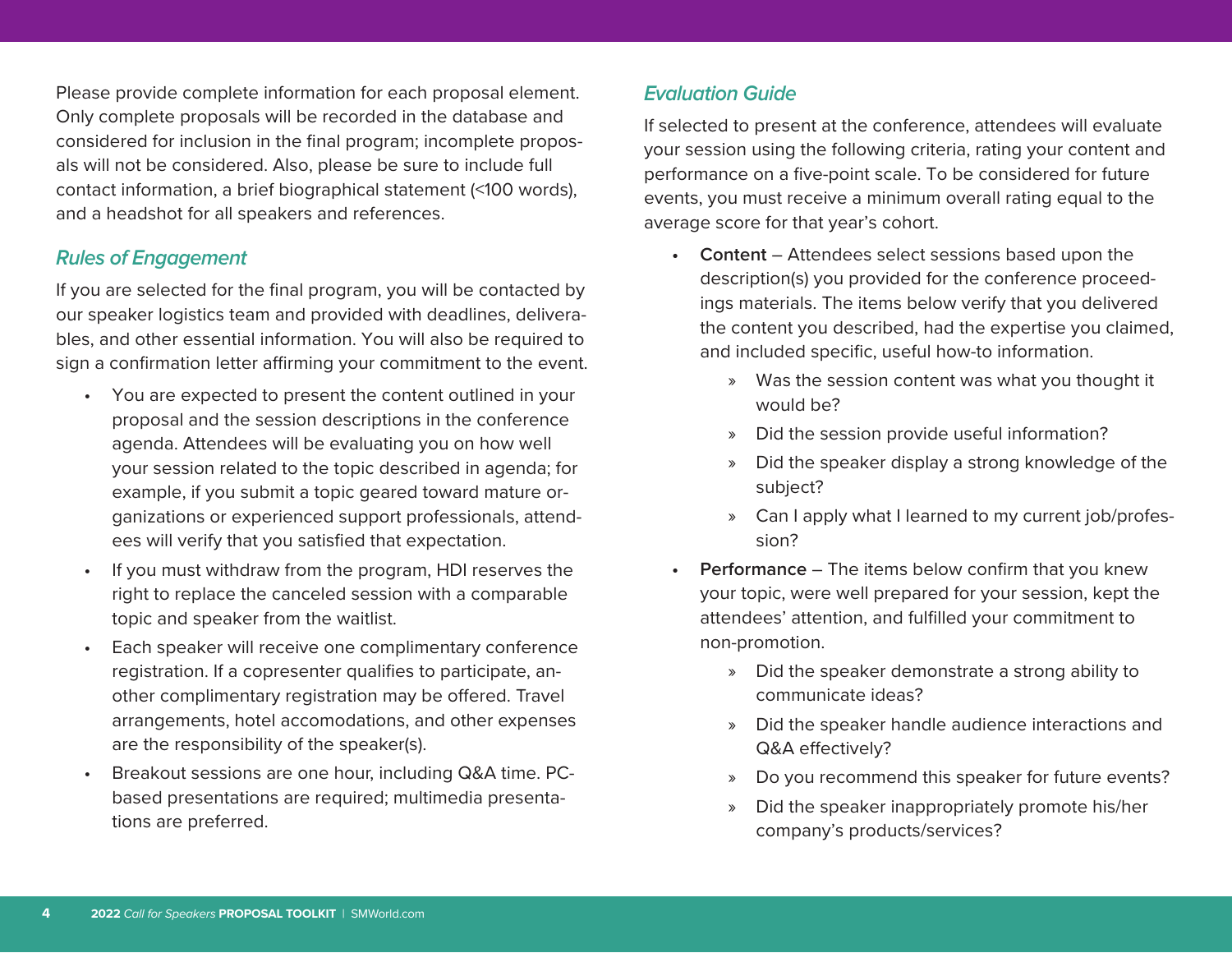# **Session Topic Ideas**

## *Frameworks and Methodologies*

Sessions in this topic area should focus on current frameworks and methodologies and how they can be combined and/or optimized to maximize flexibility and minimize risk. For example:

- Intelligent swarming: practical success, debunking myths
- The current state of DevOps, Agile, etc., in theory and practice
- ITIL 4 and the path forward
- Customizing your organization's service management framework
- Improving agility
- Value stream mapping across the enterprise
- Organizational effectiveness vs. maturity

# *Leadership and People*

Sessions in this topic area should focus on organizational culture—whether integrating service management into a high-functioning culture or affecting the cultural change required to leverage service management to achieve organizational goals. For example:

- The future of work: what does it really look like (3-5 years out)
- Engaging with the entire business and getting more involved
- Talent management: evaluating skills, mapping roles, and how roles are changing
- Developing/maintaining a high-performance culture
- Collaboration: keeping teams engaged and operating

consistently when you're in a hybrid environment or otherwise distributed

- Empathy and trust in the workplace
- Women in technology

# *Service Optimization*

Sessions in this topic should focus on strategy, experience, and engagement, including designing and executing forward-looking strategies in a platform economy, identifying and leveraging key stakeholders, evaluating the impact of policies and procedures, and more. For example:

- Risk tolerance, optimization, and mitigation: technical and people
- Internal and external communications: across channels, at all levels, and around the world
- Designing and executing services, policies, and procedures
- Engaging line-of-business partners to champion and evangelize for service management
- Improving self-service
- Disaster recovery and business continuity
- Extracting value from data
- Leveraging analytics and quality metrics
- Evaluating and implementing automated, AI-enabled solutions
- Information and data security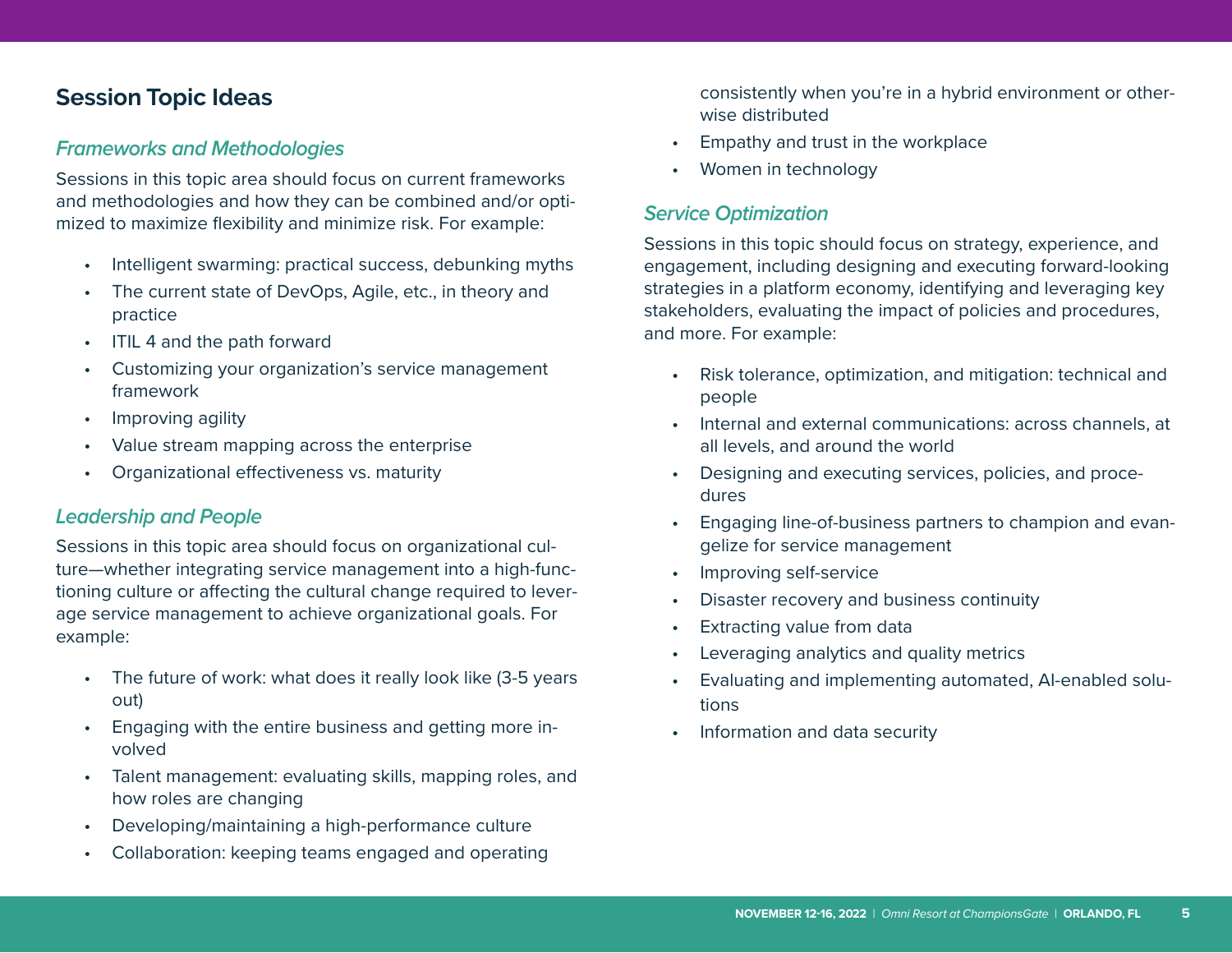### *Enterprise Service Management*

Sessions in this topic area should focus on the opportunities and challenges overcome in applying service management principles and frameworks across the enterprise. For example:

- Strategies for going all-in with ESM
- Knowledge management: what it is and what it could be; what happens after initial implementation
- Transitioning from an IT mentality to a business mentality
- ESM or XSM tailoring service management to specific business areas
- Applying service management principles to improve enterprise performance
- Tangible results from expansion of service management
- The goals of enterprise service management
- Creating operating models for ESM
- Governance frameworks for the enterprise

# *Service Management Technology*

Sessions in this topic area should focus on current tools and solutions that support successful, integrated service management practices. For example:

- Moving to the cloud and what comes after
- Practical automation: bots, virtual agents/assistants, and more
- Modern workplace and collaboration tools
- Engaging with AI and machine learning, building better bots
- Bringing services and solutions back on premises
- Using analytics (speech, text, desktop, etc.) in service management
- Upskilling staff to use and support new tools/solutions